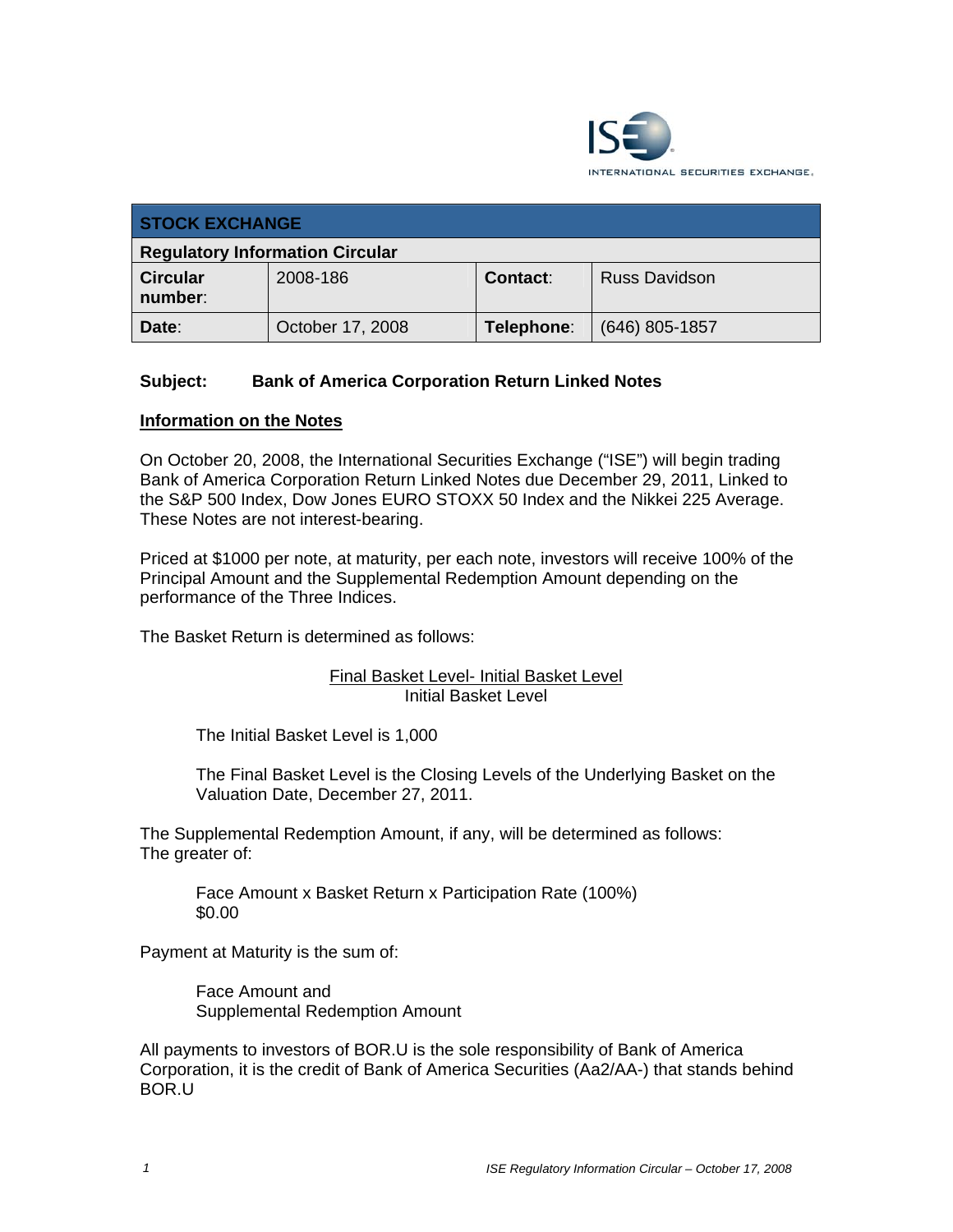The notes are issued in minimum denominations of \$1000 and whole multiples of \$1000.

Contact your Tax Advisor for information concerning taxation.

The Trustee for this security is The Bank of New York.

Trading in the shares on ISE is on a UTP basis and is subject to ISE equity trading rules. The shares will trade from 9:00 a.m. until 4:00 p.m. Eastern Time. Equity Electronic Access Members ("Equity EAMs") trading the shares during the Pre-Market Session are exposed to the risk of the lack of the calculation or dissemination of underlying index value or intraday indicative value ("IIV"). For certain derivative securities products, an updated underlying index value or IIV may not be calculated or publicly disseminated in the Pre-Market hours. Since the underlying index value and IIV are not calculated or widely disseminated during Pre-Market hours, an investor who is unable to calculate implied values for certain derivative securities products during Pre-Market hours may be at a disadvantage to market professionals.

Equity EAMs also should review NASD Notice to Members 03-71 for guidance on trading these products. The Notice reminds members of their obligations to: (1) conduct adequate due diligence to understand the features of the product; (2) perform a reasonable-basis suitability analysis; (3) perform customer-specific suitability analysis in connection with any recommended transactions; (4) provide a balanced disclosure of both the risks and rewards associated with the particular product, especially when selling to retail investors; (5) implement appropriate internal controls; and (6) train registered persons regarding the features, risk and suitability of these products.

**This Regulatory Information Circular is not a statutory Prospectus. Equity EAMs should consult the Trust's Registration Statement, SAI, Prospectus and the Fund's website for relevant information.**